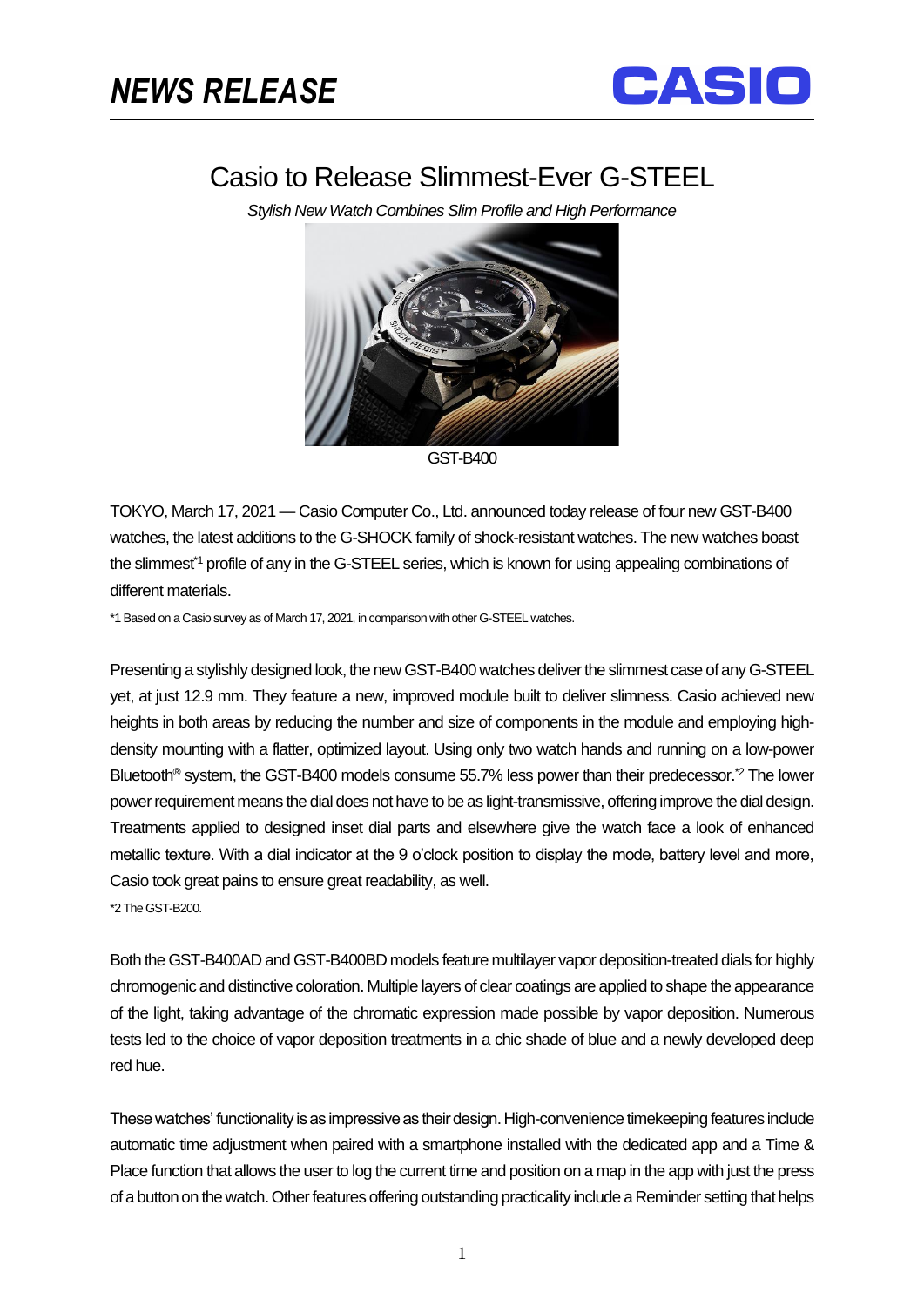users keep track of upcoming events they set in the app, as well as a high-brightness double LED light that maintains watch readability in the dark.

| <b>Models</b> | Band material   | Color        |
|---------------|-----------------|--------------|
| GST-B400      | Resin           | <b>Black</b> |
| GST-B400D     | Stainless steel | Silver       |
| GST-B400AD    | Stainless steel | Red x Black  |
| GST-B400BD    | Stainless steel | <b>Blue</b>  |



| Construction                           |                           | Shock-resistant                                                                                                                                                                                                                                                                                                                                                                                                                                                  |  |
|----------------------------------------|---------------------------|------------------------------------------------------------------------------------------------------------------------------------------------------------------------------------------------------------------------------------------------------------------------------------------------------------------------------------------------------------------------------------------------------------------------------------------------------------------|--|
| <b>Water Resistance</b>                |                           | 200 meters                                                                                                                                                                                                                                                                                                                                                                                                                                                       |  |
| Communication<br><b>Specifications</b> | Communication<br>Standard | Bluetooth <sup>®</sup> low energy                                                                                                                                                                                                                                                                                                                                                                                                                                |  |
|                                        | Signal Range              | Up to 2 meters (may differ depending on surrounding conditions)                                                                                                                                                                                                                                                                                                                                                                                                  |  |
| <b>World Time</b>                      |                           | 38 time zones* (38 cities + coordinated universal time), daylight<br>saving on/off, auto summer time (DST) switching, home city/world<br>time city swapping<br>* May be updated when connected to a smartphone.                                                                                                                                                                                                                                                  |  |
| Stopwatch                              |                           | 1/100 second (00'00"00~59'59"99) /1 second (1:00'00" ~23:59'59");                                                                                                                                                                                                                                                                                                                                                                                                |  |
|                                        |                           | measuring capacity: 23:59'59.99"; measuring modes: elapsed time,                                                                                                                                                                                                                                                                                                                                                                                                 |  |
|                                        |                           | lap/split time                                                                                                                                                                                                                                                                                                                                                                                                                                                   |  |
| Countdown Timer                        |                           | Measuring unit: 1 second (maximum 1 hours)                                                                                                                                                                                                                                                                                                                                                                                                                       |  |
| Alarm                                  |                           | 5 daily alarms; hourly time signal                                                                                                                                                                                                                                                                                                                                                                                                                               |  |
| <b>Other Functions</b>                 |                           | Smartphone Link functions (world time: over 300 cities, automatic time<br>adjustment, easy watch setting, Time & Place; Reminder; Phone Finder);<br>hand shift feature; date/month display swapping; day display (in English,<br>Spanish, French, German, Italian or Russian); full auto-calendar; 12/24-<br>hour format; button operation tone on/off; battery level indicator; Double<br>LED light (Super Illuminator and afterglow: 1.5 seconds or 3 seconds) |  |
| <b>Power Source</b>                    |                           | Tough Solar power system (solar-charging system)                                                                                                                                                                                                                                                                                                                                                                                                                 |  |